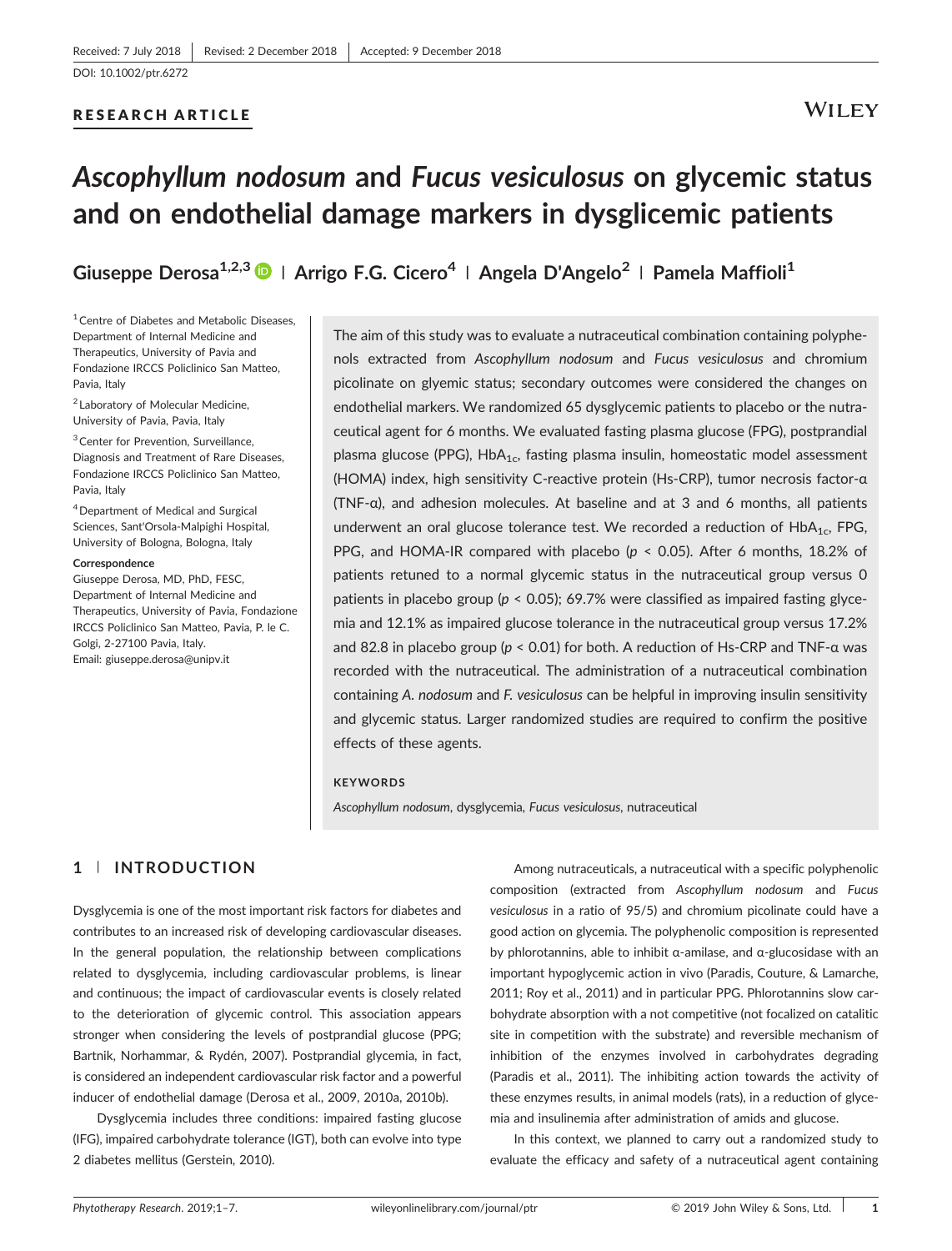## **2** | **MATERIALS AND METHODS**

#### **2.1** | **Study design**

This 6‐months, double‐blind, randomized, placebo‐controlled, clinical trial was conducted at the Department of Internal Medicine and Therapeutics, University of Pavia (Pavia, Italy), among patients attending the Centre for the Treatment of Diabetes and Metabolic Diseases.

The study protocol was approved by the local institutional ethical committee and was conducted in accordance with the 1994 Declaration of Helsinki (The Council for International Organisation of Medical Sciences, 1982) and its amendments and the Code of Good Clinical Practice. All patients provided written informed consent to participate in this study after a full explanation of the study had been given.

#### **2.2** | **Patients**

Caucasian patients aged  $\geq$ 18 years of either sex were eligible for inclusion in the study if they had FPG >100 mg/dl but <126 mg/dl. Subjects with high glucose levels variability in the year preceding the study (±20%), diabetic patients, patients with abnormal thyroid function, patients with hepatic impairment (defined as transaminases greater than three times the maximum limits laboratory), or renal impairment (defined as creatinine values greater than the upper limit of the laboratory) were excluded. Patients taking drugs potentially affecting glucose metabolism were also excluded. Also, subjects with cancer, chronic inflammatory diseases (rheumatic and infectious), and psychiatric diseases were excluded. Patients with serious cardiovascular disease (e.g., New York Heart Association class I‐IV congestive heart failure or a history of myocardial infarction or stroke) or cerebrovascular conditions within 6 months before study enrollment were also excluded. Women who were pregnant or breastfeeding or of childbearing potential and not taking adequate contraceptive precautions were not enrolled in this trial.

## **2.3** | **Diet and physical activity**

All patients were already following an adequate diet and practicing physical activity. The controlled‐energy diet (~600 kcal daily deficit) was based on NCEP-ATP III recommendations (Lichtenstein et al., 2006) that contained 50% of calories from carbohydrates, 30% from fat (<7% saturated, up to 10% polyunsaturated, and up to 20% monounsaturated), and 20% from proteins, with a maximum cholesterol content of 300 mg/day and 35 g/day of fiber. Standard diet advice was given by a dietitian and/or specialist physician. Individuals were also encouraged to increase their physical activity with a standardized physical aerobics exercise program by riding a stationary bicycle for 20 to 30 min, three to four times per week. Subjects were instructed to daily fill diaries about food and physical activity and to bring them to the Investigators to assess their compliance to lifestyle.

#### **2.4** | **Treatment**

Patients were randomized to take placebo or a nutraceutical agent containing extracted from *A. nodosum* and *F. vesiculosus* in a ratio of 95/5 and chromium picolinate (Gdue® marketed by Aesculapius) for 6 months, in a randomized, double‐blind, placebo‐controlled design (Figure 1). The nutraceutical and placebo were self‐administered three times a day, one tablet before the main meals. Both the nutraceutical and placebo were supplied as identical, opaque, tablets in coded bottles to ensure the blind status of the study.

Randomization was done using a drawing of envelopes containing randomization codes prepared by a statistician. Medication compliance was assessed by counting the number of pills returned at the time of specified clinic visits. Throughout the study, we instructed patients to take their first dose of new medication on the day after they were given the study medication. At the same time, all unused medication was retrieved for inventory. All medications were provided free of charge.

## **2.5** | **Assessments**

Before starting the study, all patients underwent an initial screening assessment that included a medical history, physical examination, vital signs, a 12‐lead electrocardiogram, measurements of waist circumference, abdominal circumference, hip circumference, body weight, height, body mass index (BMI), FPG, PPG, glycated hemoglobin (HbA<sub>1c</sub>), fasting plasma insulin (FPI), HOMA index, high sensitivity C‐reactive protein (Hs‐CRP), tumor necrosis factor‐α (TNF‐α), soluble vascular cell adhesion protein‐1 (sVCAM‐1), soluble intercellular adhesion protein-1 (sICAM-1), and soluble E-selectin (sE-selectin). These parameters were assessed also after 3 and 6 months. At baseline and at 3 and 6 months, all patients underwent an oral glucose tolerance test (OGTT) with 75 g of glucose and glycemia determination at time 0 and after 120 min to evaluate if there was a condition of IFG, IGT, or type 2 diabetes mellitus.

All parameters were determined in fasting state, after a 12‐hr overnight fast, in the plasma. Venous blood samples were taken for



FIGURE 1 Study design. OGTT: oral glucose tolerance test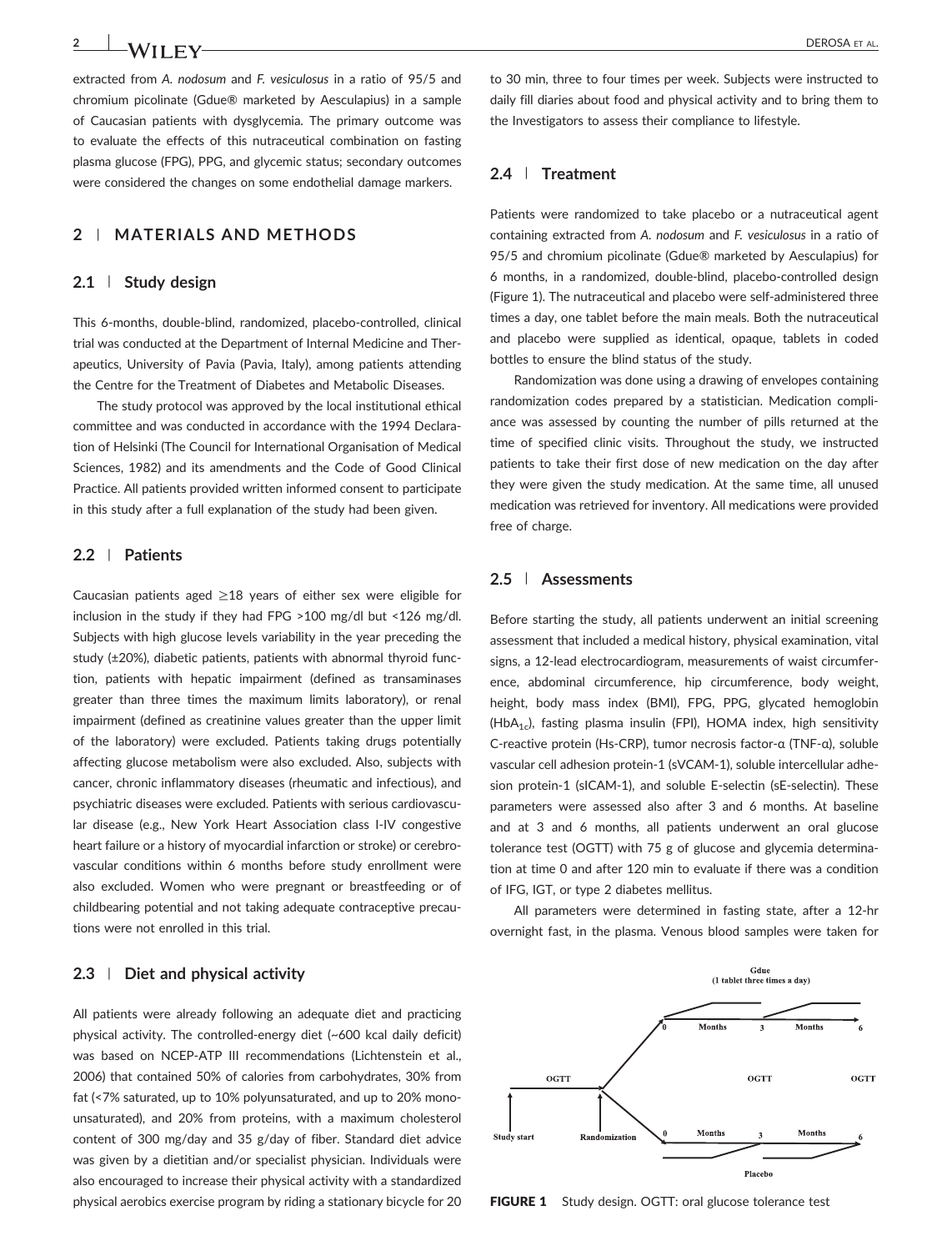all patients between 8 and 9 a.m. and were drawn from an antecubital vein with a 19‐gauge needle without venous stasis.

We used plasma obtained by addition of  $Na<sub>2</sub>$ -EDTA, 1 mg/ml, and centrifuged at 3,000 *g* for 15 min at 4 °C. Immediately after centrifugation, the plasma samples were frozen and stored at −80 °C for no more than 3 months. All measurements were performed in a central laboratory.

BMI was calculated by the investigators as weight in kilograms divided by the square of height in meters. The estimate of insulin resistance was calculated by HOMA index with the formula: FPI (μU/ml) × FPG (mmol/L)/22.5, as described by Matthews et al. (1985).

Glycated hemoglobin level was measured by an HPLC method (DIAMAT, Bio‐Rad, USA; normal values 4.2–6.2%), with intraassay and interassay coefficients of variation (CsV) of <2% (Bunn, Gabbay, & Gallop, 1978).

Plasma glucose was assayed by glucose‐oxidase method (GOD/ PAP, Roche Diagnostics, Mannheim, Germany) with intraassay and interassay CsV of <2% (European Diabetes Policy Group, 1999). Plasma insulin was assayed with Phadiaseph Insulin RIA (Pharmacia, Uppsala, Sweden) by using a second antibody to separate the free and antibody-bound <sup>125</sup>I-insulin (intraassay and interassay CsV 4.6 and 7.3%, respectively; Heding, 1972).

High-sensitivity C reactive protein was measured with use of latex-enhanced immunonephelometric assays on a BN II analyzer (Dade Behring, Newark, Delaware, USA). The intraassay and interassay CsV were 5.7% and 1.3%, respectively (Rifai, Tracy, & Ridker, 1999).

TNF‐α level was assessed using commercially available ELISA kits according to manufacturer's instructions (Titer‐Zyme EIA kit; Assay Designs, Ann Arbor, MI). Intraassay CsV were 4.5% for low‐ and 3.6% for high-concentration samples whereas the interassay CsV were 6.0% for low‐ and 11.8% for high‐concentration samples, respectively (Zhang & Tracey, 1988).

Soluble vascular cell adhesion molecule‐1 was assessed using commercially available ELISA kit according to manufacturer's instructions (R & D Systems, Minneapolis, MN, USA). The intraassay and interassay CsV were <10%, respectively (Peter, Weirich, Nordt, Ruef, & Bode, 1999).

Soluble intercellular adhesion molecule‐1 was assessed using commercially available ELISA kits according to manufacturer's instructions (R & D Systems, Minneapolis, MN, USA). The intraassay and interassay CsV were <10%, respectively (Witkowska & Borawska, 2004).

Soluble E-selectin was determined using commercially available ELISA kits according to manufacturer's instructions (R & D Systems, Minneapolis, MN, USA). The intraassay and interassay CsV were 4.7% and 7.4%, respectively (Constans & Conri, 2006).

## **2.6** | **Oral glucose tolerance test**

All subjects drank a glass of water (200 ml), in which 75 g of glucose had been dissolved over a period of 5 min in the morning, between 8 and 9 a.m. after a 12‐hr fast, and after dietary assessment to ensure a carbohydrate intake >150 g/day over the previous 3 days (American Diabetes Association, 2014). Normal physical activity was allowed over the previous 3 days. Smoking was not allowed during the test. Blood samples were collected in EDTA‐containing tubes (Becton Dickinson, Meylan Cedex, France) through a venous catheter from an antecubital vein immediately before and at 120 min after the glucose load for the measurement of the considered parameters of the study.

## **2.7** | **Statistical analysis**

An intention-to-treat analysis was conducted in patients who had received ≥1 dose of study medication and had a subsequent efficacy observation. Considering as clinically significant a difference of at least the 10% compared with the baseline and an alpha error of 0.05, the actual sample size was adequate to obtain a power higher than 0.80 to detect a significant between‐group difference in variables related to glycemia. Patients were included in the tolerability analysis if they had received ≥1 dose of trial medication after randomization and had undergone a subsequent tolerability observation. The null hypothesis that the expected mean of FPG, and PPG change from the end of the study did not differ significantly between placebo, and the nutraceutical combination was tested using analysis of variance and analysis of covariance models (Winer, 1971). Similar analyses were applied to the other variables. The statistical significance of the independent effects of treatments on the other variables was determined using analysis of covariance. A one‐sample *t* test was used to compare values obtained before and after treatment administration: twosample *t* tests were used for between‐group comparisons. Statistical analysis of data was performed using the Statistical Package for Social Sciences software version 11.0 (SPSS Inc., Chicago, Illinois, USA). Data are presented as mean (*SD*). For all statistical analyses, *p* < 0.05 was considered statistically significant.

## **3** | **RESULTS**

## **3.1** | **Study sample**

A total of 65 patients were enrolled in the trial. Of these, 31 were randomized to placebo and 34 to the nutraceutical agent. Sixty‐two subjects completed the study; there were three patients who did not complete the study and the reasons for premature withdrawal included noncompliance to treatment or lost to follow‐up. The characteristics of the patient population at study entry are shown in Tables 1 and 2.

## **3.2** | **Anthropometric parameters and glycemic metabolism**

No variations of BMI or circumferences were recorded with neither treatments (Tables 1 and 2).

A reduction of  $HbA_{1c}$  was recorded with the nutraceutical combination compared with placebo (*p* < 0.05); moreover, there was a reduction of FPG (*p* < 0.05), and PPG (*p* < 0.01) compared with baseline, and compared with placebo (*p* < 0.05 for both) with the nutraceutical combination. Regarding insulin resistance, there was a decrease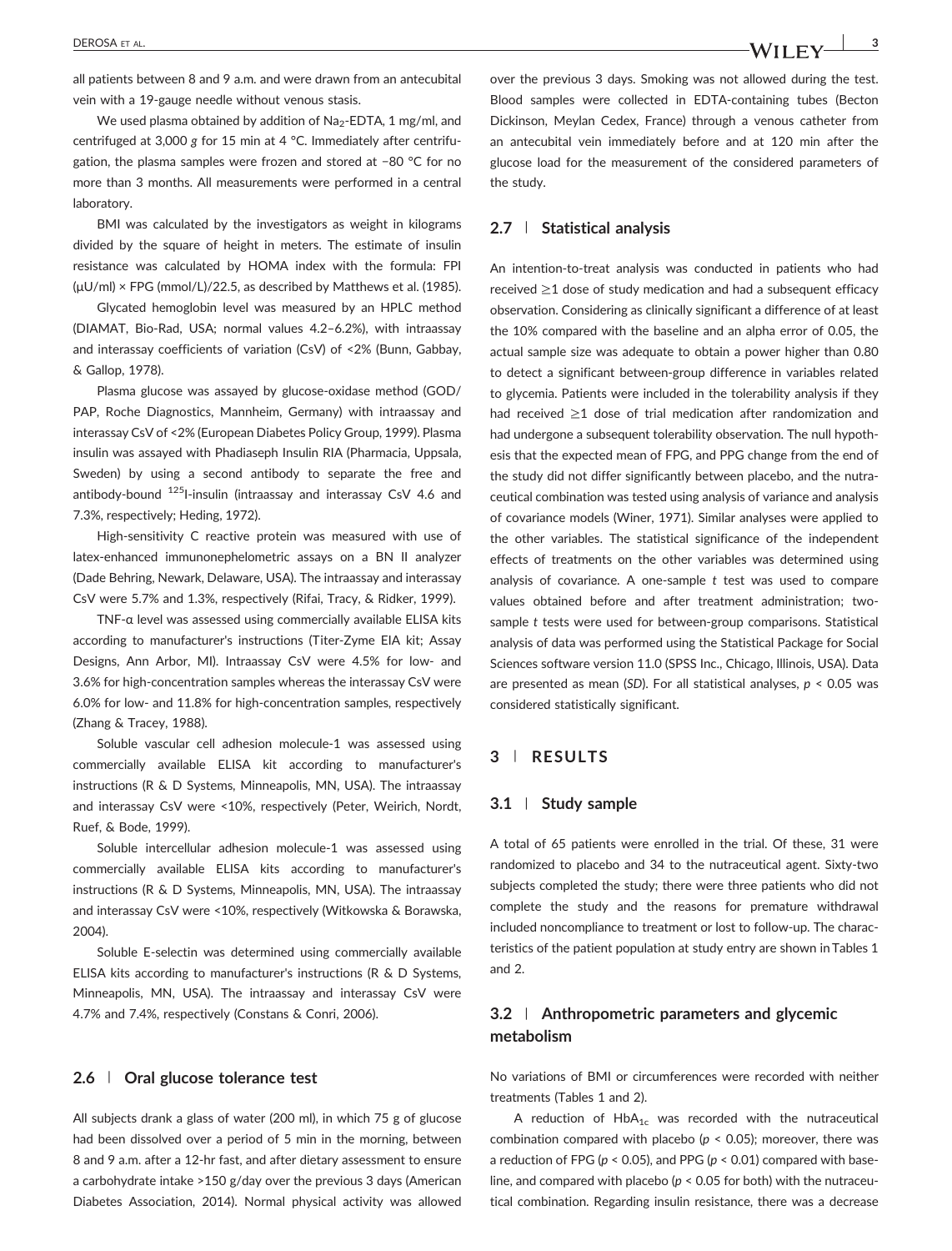|                                        | Placebo group    |                   |                  |  |
|----------------------------------------|------------------|-------------------|------------------|--|
| <b>Parameters</b><br>$N$ of pts $(31)$ | <b>Baseline</b>  | 3 months          | 6 months         |  |
| N                                      | 31               | 29                | 29               |  |
| M/F                                    | 15/16            | 14/15             | 14/15            |  |
| Smoking status (M/F)                   | 7/8              | 7/7               | 7/7              |  |
| Weight (kg)                            | $79.1 \pm 7.4$   | $78.9 \pm 7.2$    | $78.5 \pm 6.9$   |  |
| Height (m)                             | $1.66 \pm 0.08$  | $\qquad \qquad -$ |                  |  |
| BMI ( $\text{kg/m}^2$ )                | $28.8 \pm 2.6$   | $28.6 \pm 2.4$    | $28.1 \pm 2.1$   |  |
| WC (cm)                                | $89.2 \pm 2.9$   | $88.9 \pm 2.6$    | $88.6 \pm 2.2$   |  |
| HC (cm)                                | $102.6 \pm 4.8$  | $101.9 \pm 3.6$   | $101.2 \pm 3.3$  |  |
| AC (cm)                                | $94.7 \pm 3.6$   | $94.2 \pm 3.4$    | $93.9 \pm 2.8$   |  |
| $HbA_{1c}$ (%)                         | $5.2 \pm 0.5$    | $5.3 \pm 0.5$     | $5.4 \pm 0.6$    |  |
| FPG (mg/dl)                            | $115.2 \pm 7.1$  | $116.4 \pm 7.0$   | $117.5 \pm 6.8$  |  |
| PPG (mg/dl)                            | $158.9 \pm 15.6$ | $159.7 \pm 15.9$  | $160.1 \pm 16.4$ |  |
| $FPI$ ( $\mu$ U/ml)                    | $9.8 \pm 3.3$    | $9.9 \pm 3.4$     | $10.0 \pm 3.7$   |  |
| HOMA index                             | $2.8 \pm 1.3$    | $2.8 \pm 1.4$     | $2.9 \pm 1.5$    |  |
| Hs-CRP (mg/L)                          | $1.4 \pm 0.9$    | $1.3 \pm 0.8$     | $1.3 \pm 0.8$    |  |
| TNF- $\alpha$ (ng/ml)                  | $1.9 \pm 0.7$    | $1.9 \pm 0.7$     | $2.0 \pm 0.8$    |  |
| sVCAM-1 (ng/ml)                        | $465.8 \pm 57.2$ | $461.9 \pm 56.1$  | $472.1 \pm 59.3$ |  |
| sICAM-1 (ng/ml)                        | $149.1 \pm 16.2$ | $147.1 \pm 15.9$  | $144.9 \pm 15.8$ |  |
| E-selectin (ng/ml)                     | $24.9 \pm 5.3$   | $25.1 \pm 5.4$    | $25.6 \pm 5.7$   |  |

*Note*. Data are expressed as mean ± standard deviations. M: males; F: females; BMI: body mass index; WC: waist circumference; HC: hip circumference; AC: abdominal circumference; HbA1c: glycated hemoglobin; FPG: fasting plasma glucose; PPG: postprandial plasma glucose; FPI: fasting plasma insulin; HOMA: homeostatic model assessment; Hs-CRP: high sensitivity C-reactive protein; TNF-α: tumor necrosis factor-α; sVCAM-1: soluble vascular cell adhesion protein‐1; sICAM‐1: soluble intercellular adhesion protein‐1; sE‐selectin: soluble E‐selectin.

of HOMA‐IR with the nutraceutical combination compared to baseline (*p* < 0.05) and to placebo (*p* < 0.05; Tables 1 and 2).

## **3.3** | **OGTT results**

At baseline, 35.3% of patients were affected by IFG in the nutraceutical group versus 41.9% in placebo (*p* not significant), whereas 64.7% of patients were affected by IGT in the nutraceutical group and 58.1% in placebo group (*p* not significant). After 6 months, 18.2% of patients retuned to a normal glycemic status in the nutraceutical group versus 0 patients in placebo group (*p* < 0.05); at the end of the study, 69.7% were classified as IFG in the nutraceutical group versus 17.2% in placebo group (*p* < 0.01). In the nutraceutical group, 12.1% were classified as IGT (Figure 2) versus 82.8% in placebo group ( $p < 0.01$ ).

#### **3.4** | **Cytokines**

A reduction of Hs‐CRP and TNF‐α was recorded with the nutraceutical combination compared with baseline (*p* < 0.05 for both) and compared with the placebo group ( $p < 0.05$  for both). No variations were observed for sVCAM‐1, sICAM‐1, and E‐selectin in neither group (Tables 1 and 2).

#### **4** | **DISCUSSION**

Our results are in line with what reported by De Martin et al. (2017); these authors also recorded an improvement of circumferences and blood glucose with this nutraceutical combination. The most important data, however, in authors opinion, is the regression to IFG from IGT and the regression form IFG to normal glucose tolerance (NGT) in the nutraceutical group. The positive results on glycemic control observed in our study can be due to the inhibiting action of the polyphenolic composition (extracted from *A. nodosum* and *F. vesiculosus*) towards enzymatic activities, in an acarbose‐like mechanism. The ability of a phytocomplex obtained from these algae to inhibit both enzymes has already been demonstrated by Roy et al. (2011) and confirmed by Gabbia et al. (2017) who showed that the administration of the extract in a diet particularly rich in fat in mice is associated with a delay in carbohydrate digestion but also with a decrease in its assimilation. Reducing PPG with the nutraceutical, probably, leads to a minor work for the β‐cells and a consequent longer preservation of β‐cell function. Regarding the effects of the nutraceutical on insulin resistance, the improvement of HOMA-IR (calculated as [FPG  $\times$  FPI]/22.5) is due more to a reduction of FPG than a reduction of FPI. Regarding endothelial damage, there is evidence that supports the use of sCAMs as potential biomarkers of endothelial activation, as showed by Kjaergaard, Dige, Krog, Tønnesen, and Wogensen (2013). These authors showed a significant positive correlation between the levels of ICAM‐1 and sICAM‐1 and between the levels of VCAM and sVCAM‐1 in both the dose‐response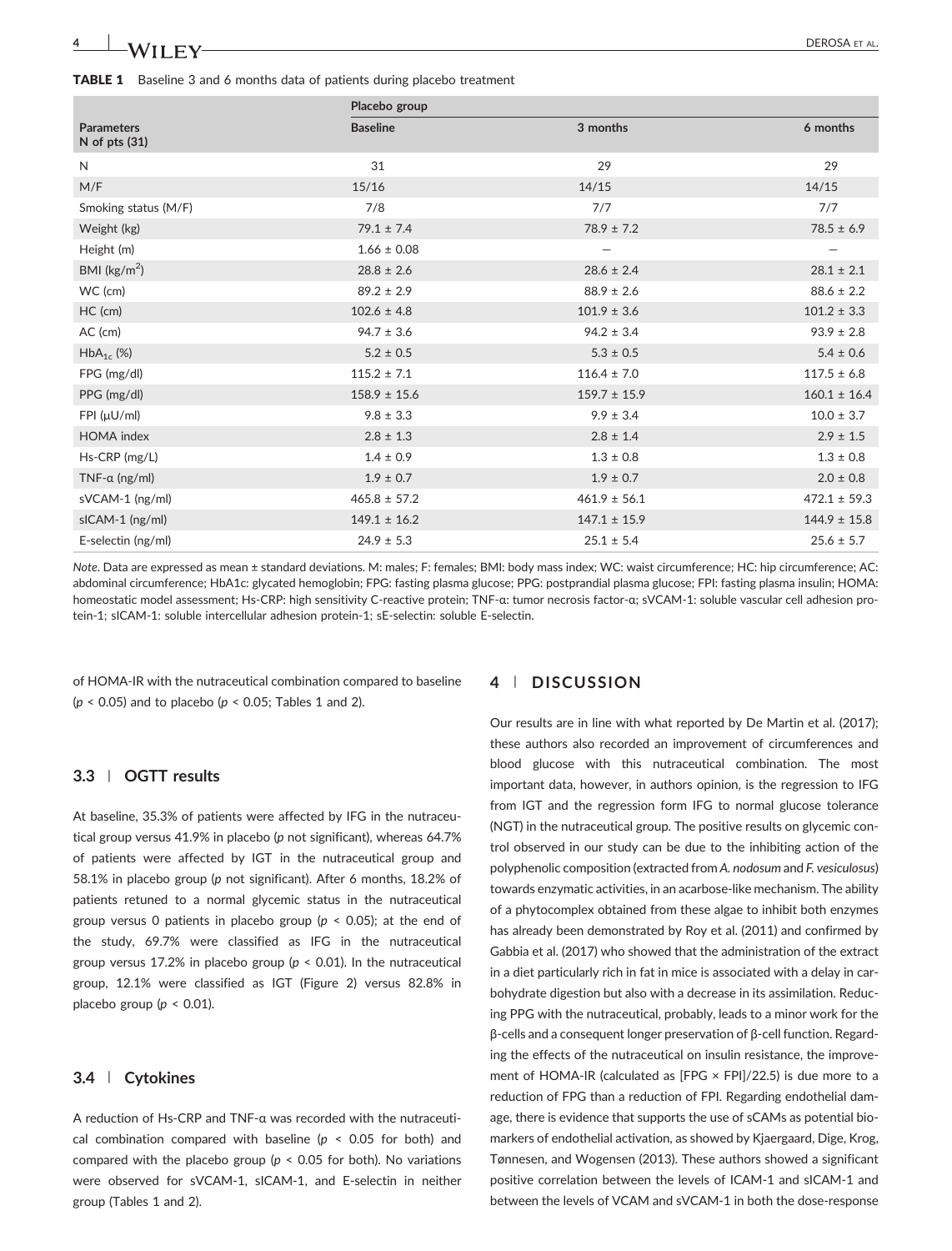TABLE 2 Baseline 3 and 6 months data of patients during Gdue treatment

|                                      | Gdue group       |                          |                     |
|--------------------------------------|------------------|--------------------------|---------------------|
| <b>Parameters</b><br>N of pts $(34)$ | <b>Baseline</b>  | 3 months                 | 6 months            |
| $\mathsf{N}$                         | 34               | 34                       | 33                  |
| M/F                                  | 18/16            | 18/16                    | 17/16               |
| Smoking status (M/F)                 | 9/7              | 9/7                      | 9/7                 |
| Weight (kg)                          | $80.7 \pm 7.9$   | $80.3 \pm 7.6$           | $79.2 \pm 7.5$      |
| Height (m)                           | $1.67 \pm 0.09$  | $\overline{\phantom{0}}$ |                     |
| BMI ( $\text{kg/m}^2$ )              | $28.9 \pm 2.7$   | $28.8 \pm 2.6$           | $28.4 \pm 2.2$      |
| WC (cm)                              | $89.9 \pm 3.2$   | $89.5 \pm 3.1$           | $89.3 \pm 3.0$      |
| HC (cm)                              | $103.2 \pm 5.4$  | $102.7 \pm 4.9$          | $102.4 \pm 4.3$     |
| AC (cm)                              | $95.6 \pm 3.9$   | $94.8 \pm 3.5$           | $94.1 \pm 3.2$      |
| $HbA_{1c}$ (%)                       | $5.1 \pm 0.5$    | $5.0 \pm 0.5$            | $4.9 \pm 0.4***$    |
| FPG (mg/dl)                          | $113.2 \pm 6.4$  | $109.2 \pm 6.2$          | $104.3 \pm 5.9***$  |
| PPG (mg/dl)                          | $157.8 \pm 15.2$ | $149.7 \pm 13.4^*$       | $141.2 \pm 11.5***$ |
| FPI (µU/ml)                          | $9.6 \pm 3.1$    | $9.3 \pm 3.2$            | $9.0 \pm 2.8$       |
| <b>HOMA</b> index                    | $2.7 \pm 1.2$    | $2.5 \pm 1.1$            | $2.3 \pm 0.9***$    |
| Hs-CRP (mg/L)                        | $1.4 \pm 0.9$    | $1.2 \pm 0.7$            | $1.0 \pm 0.4***$    |
| TNF- $\alpha$ (ng/ml)                | $1.8 \pm 0.6$    | $1.6 \pm 0.5$            | $1.5 \pm 0.3***$    |
| sVCAM-1 (ng/ml)                      | $442.7 \pm 52.6$ | $431.7 \pm 49.3$         | $412.8 \pm 45.3$    |
| sICAM-1 (ng/ml)                      | $147.2 \pm 15.9$ | $141.6 \pm 15.1$         | $137.8 \pm 14.6$    |
| E-selectin (ng/ml)                   | $24.0 \pm 5.1$   | $23.8 \pm 4.7$           | $22.3 \pm 4.1$      |

*Note*. Data are expressed as mean ± standard deviations. M: males; F: females; BMI: body mass index; WC: waist circumference; HC: hip circumference; AC: abdominal circumference; HbA1c: glycated hemoglobin; FPG: fasting plasma glucose; PPG: postprandial plasma glucose; FPI: fasting plasma insulin; HOMA: homeostatic model assessment; Hs-CRP: high sensitivity C-reactive protein; TNF-α: tumor necrosis factor-α; sVCAM-1: soluble vascular cell adhesion protein‐1; sICAM‐1: soluble intercellular adhesion protein‐1; sE‐selectin: soluble E‐selectin.

\**p* < 0.05 vs. baseline.

\*\**p* < 0.01 vs. baseline.

\*\*\**p* < 0.05 vs. placebo group.



FIGURE 2 Results after OGTT at baseline and after 3 and 6 months in patients treated with Gdue. IFG: impaired fasting glucose; IGT: impaired carbohydrate tolerance; NGT: normal glucose tolerance; OGTT: oral glucose tolerance test

and time‐response experiments, and a positive correlation between the levels of E‐selectin and sE‐selectin was observed in the time‐response experiment. In our study, we did not record a change of these markers with the nutraceutrical.

Considering that Baldrick et al. (2018) showed that consumption of the seaweed (poly)phenols resulted in a modest decrease in DNA damage, but only in a subset of the total population who were obese,

and that there were no significant changes in CRP, antioxidant status, or inflammatory cytokines, we wanted to evaluate the effects on inflammation also in dysglicemic patients. Differently form Baldrick et al., there was an improvement of Hs‐CRP and TNF‐α values. TNF‐α was the first adipose‐secreted product proposed to represent a molecular link between obesity and insulin resistance (Hotamisligil, Shargill, & Spiegelman, 1993; Uysal, Wiesbrock, Marino, & Hotamisligil, 1997); TNF‐α is also a macrophage‐derived inflammatory factor, it alters insulin signaling in cultured cells and in vivo (Hotamisligil, 1999), and it has been reported that chronic exposure of cells or whole animals to TNF‐α induces insulin resistance (Uysal et al., 1997). Regarding Hs‐CRP, it has been shown to independently predict myocardial infarction, stroke, and peripheral artery disease (Zwacka, Hornbach, & Torzewski, 2001). The effects on cytokines were mild but significant; this is probably due to the fact that, first of all, the enrolled patients were not diabetic, but dysglycemic, and we have already showed that cytokines levels were higher in diabetic patients compared with not diabetic patients (Derosa et al., 2010a, 2010b). Moreover, the study duration was of only 6 months, probably to see a reduction of these parameters, longer studies are needed.

Two study limitations are the small sample enrolled and the short study duration; moreover, we did not verified if the effects recorded were maintained even after the study end.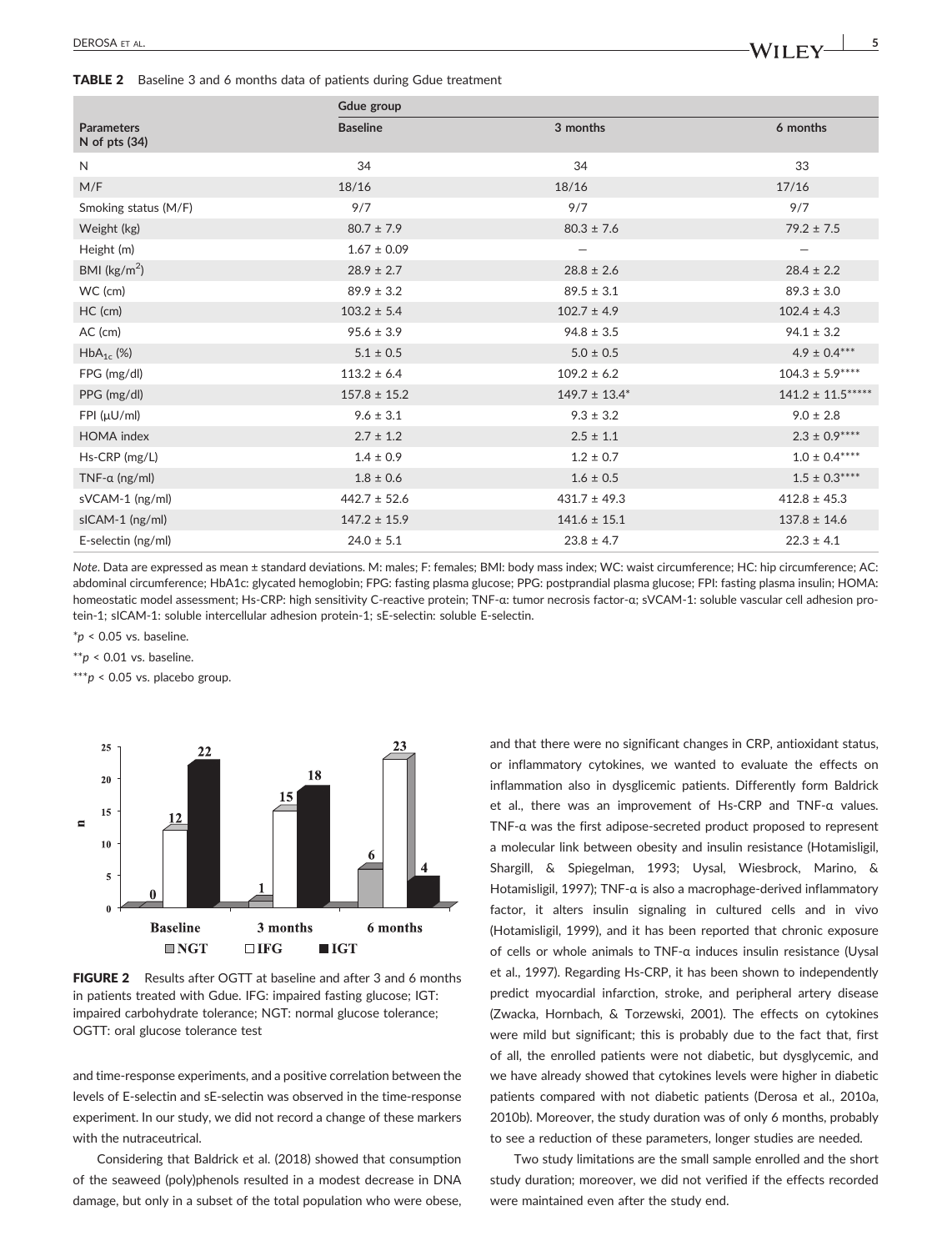# **5** | **CONCLUSION**

We can conclude that the administration of a nutraceutical containing polyphenolic composition as *A. nodosum* and *F. vesiculosus* can be helpful, in addition to a correct lifestyle, in improving insulin sensitivity and glycemic status, causing a regression of dysglycemia from IGT to IFG, or from IFG to NGT and an improvement of inflammation status. Of course, further larger randomized controlled studies are required to confirm the positive effects of these agents.

#### **CONFLICT OF INTEREST**

The authors have no relevant affiliations or financial involvement with any organization or entity with a financial interest in or financial conflict with the subject matter or materials discussed in the manuscript. This includes employment, consultancies, honoraria, stock ownership or options, expert testimony, grants or patents received or pending, or royalties. No writing assistance was utilized in the production of this manuscript.

#### **AUTHORS CONTRIBUTIONS**

Design and conduction of the study: Giuseppe Derosa, Pamela Maffioli; data collection: all authors; data interpretation and manuscript writing: Giuseppe Derosa, Pamela Maffioli. All authors read and approved the final version of the manuscript.

#### **ORCID**

*Giuseppe Derosa* <https://orcid.org/0000-0003-3573-4760>

#### **REFERENCES**

- American Diabetes Association (2014). Standards of medical care in diabetes. *Diabetes Care*, *37*, S14–S80. [https://doi.org/10.2337/dc14](https://doi.org/10.2337/dc14-S014)‐S014
- Baldrick, F. R., McFadden, K., Ibars, M., Sung, C., Moffatt, T., Megarry, K., … Gill, C. I. R. (2018). Impact of a (poly)phenol‐rich extract from the brown algae *Ascophyllum nodosum* on DNA damage and antioxidant activity in an overweight or obese population: A randomized controlled trial. *The American Journal of Clinical Nutrition*, *108*(4), 688–700. <https://doi.org/10.1093/ajcn/nqy147>
- Bartnik, M., Norhammar, A., & Rydén, L. (2007). Hyperglycaemia and cardiovascular disease. *Journal of Internal Medicine*, *262*, 145–156. [https://doi.org/10.1111/j.1365](https://doi.org/10.1111/j.1365-2796.2007.01831.x)‐2796.2007.01831.x
- Bunn, H. F., Gabbay, K. H., & Gallop, P. M. (1978). The glycosylation of haemoglobin. Relevance to diabetes mellitus. *Science*, *200*, 21–27.
- Constans, J., & Conri, C. (2006). Circulating markers of endothelial function in cardiovascular disease. *Clinica Chimica Acta*, *368*(1–2), 33–47. <https://doi.org/10.1016/j.cca.2005.12.030>
- De Martin, S., Gabbia, D., Sirianni, A., Treglia, F., Lanna, G., Cicerchia, F., … De Martino, A. (2017). *Effect of dietary supplementation with Fucus vesiculosus and Ascophyllum nodosum (GdueTM) on fasting blood insulin and glucose levels and abdominal circumference: A clinical study*. Abstract. World Congress on November 16‐18. Barcelona, Spain: Nutrition and Obesity Prevention Source.
- Derosa, G., D'Angelo, A., Salvadeo, S. A., Ferrari, I., Fogari, E., Gravina, A., … Cicero, A. F. (2010a). Oral glucose tolerance test effects on endothelial inflammation markers in healthy subjects and diabetic patients. *Hormone and Metabolic Research*, *42*(1), 8–13. [https://doi.org/](https://doi.org/10.1055/s-0029-1237728) [10.1055/s](https://doi.org/10.1055/s-0029-1237728)‐0029‐1237728
- Derosa, G., D'Angelo, A., Salvadeo, S. A., Ferrari, I., Fogari, E., Gravina, A., … Cicero, A. F. (2010b). Modification of vascular and inflammation biomarkers after OGTT in overweight healthy and diabetic subjects.

*Microvascular Research*, *79*(2), 144–149. [https://doi.org/10.1016/j.](https://doi.org/10.1016/j.mvr.2010.01.002) [mvr.2010.01.002](https://doi.org/10.1016/j.mvr.2010.01.002)

- Derosa, G., Ferrari, I., D'Angelo, A., Salvadeo, S. A., Fogari, E., Gravina, A., … Cicero, A. F. (2009). Oral fat load effects on inflammation and endothelial stress markers in healthy subjects. *Heart and Vessels*, *24*(3), 204–210. [https://doi.org/10.1007/s00380](https://doi.org/10.1007/s00380-008-1109-y)‐008‐1109‐y
- European Diabetes Policy Group (1999). A desktop guide to type 2 diabetes mellitus. *Diabetic Medicine*, *16*, 716–730. [https://doi.org/10.1046/](https://doi.org/10.1046/j.1464-5491.1999.00166.x) j.1464‐[5491.1999.00166.x](https://doi.org/10.1046/j.1464-5491.1999.00166.x)
- Gabbia, D., Dall'Acqua, S., Di Gangi, I. M., Bogialli, S., Caputi, V., Albertoni, L., … De Martin, S. (2017). The phytocomplex from *Fucus vesiculosus* and *Ascophyllum nodosum* controls postprandial plasma glucose levels: An in vitro and in vivo study in a mouse model of NASH. *Marine Drugs*, *15*, 41.<https://doi.org/10.3390/md15020041>
- Gerstein, H. C. (2010). More insights on the dysglycaemia‐cardiovascular connection. *Lancet*, *375*(9733), 2195–2196. [https://doi.org/10.1016/](https://doi.org/10.1016/S0140-6736(10)60973-7) S0140‐[6736\(10\)60973](https://doi.org/10.1016/S0140-6736(10)60973-7)‐7
- Heding, L. G. (1972). Determination of total serum insulin (IRI) in insulin‐ treated diabetic patients. *Diabetologia*, *8*, 260–266. [https://doi.org/](https://doi.org/10.1007/BF01225569) [10.1007/BF01225569](https://doi.org/10.1007/BF01225569)
- Hotamisligil, G. S. (1999). The role of TNF‐alpha and TNF receptors in obesity and insulin resistance. *Journal of Internal Medicine*, *245*, 621–625. [https://doi.org/10.1046/j.1365](https://doi.org/10.1046/j.1365-2796.1999.00490.x)‐2796.1999.00490.x
- Hotamisligil, G. S., Shargill, N. S., & Spiegelman, B. M. (1993). Adipose expression of tumor necrosis factor-alpha: direct role in obesitylinked insulin resistance. *Science*, *259*, 87–91. [https://doi.org/](https://doi.org/10.1126/science.7678183) [10.1126/science.7678183](https://doi.org/10.1126/science.7678183)
- Kjaergaard, A. G., Dige, A., Krog, J., Tønnesen, E., & Wogensen, L. (2013). Soluble adhesion molecules correlate with surface expression in an in vitro model of endothelial activation. *Basic & Clinical Pharmacology & Toxicology*, *113*, 273–279.<https://doi.org/10.1111/bcpt.12091>
- Lichtenstein, A. H., Appel, L. J., Brands, M., Carnethon, M., Daniels, S., Franch, H. A., … Wylie‐Rosett, J. (2006). Summary of American Heart Association diet and lifestyle recommendations revision 2006. *Arteriosclerosis, Thrombosis, and Vascular Biology*, *26*, 2186–2191. [https://](https://doi.org/10.1161/01.ATV.0000238352.25222.5e) [doi.org/10.1161/01.ATV.0000238352.25222.5e](https://doi.org/10.1161/01.ATV.0000238352.25222.5e)
- Matthews, D. R., Hosker, J. P., Rudenski, A. S., Naylor, B. A., Treacher, D. F., & Turner, R. C. (1985). Homeostasis model assessment: Insulin resistance and β‐cell function from fasting plasma glucose and insulin concentrations in man. *Diabetologia*, *28*, 412–419. [https://doi.org/](https://doi.org/10.1007/BF00280883) [10.1007/BF00280883](https://doi.org/10.1007/BF00280883)
- Paradis, M. E., Couture, P., & Lamarche, B. (2011). A randomised crossover placebo-controlled trial investigating the effect of brown seaweed (*Ascophyllum nodosum* and *Fucus vesiculosus*) on postchallenge plasma glucose and insulin levels in men and women. *Applied Physiology, Nutrition, and Metabolism*, *36*, 913–919. [https://doi.org/10.1139/h11](https://doi.org/10.1139/h11-115)‐115
- Peter, K., Weirich, U., Nordt, T. K., Ruef, J., & Bode, C. (1999). Soluble vascular cell adhesion molecule‐1 (VCAM‐1) as potential marker of atherosclerosis. *Thrombosis and Haemostasis*, *82*(1), 38–43.
- Rifai, N., Tracy, R. P., & Ridker, P. M. (1999). Clinical efficacy of an automated high‐sensitivity C‐reactive protein assay. *Clinical Chemistry*, *45*(12), 2136–2141.
- Roy, M. C., Anguenot, R., Fillion, C., Beaulieu, M., Bèrubé, C., & Richard, D. (2011). Effect of a commercially‐available algal phlorotannins extract on digestive enzymes and carbohydrate absorption in vivo. *Food Research International*, *44*, 3026–3029. [https://doi.org/10.1016/j.](https://doi.org/10.1016/j.foodres.2011.07.023) [foodres.2011.07.023](https://doi.org/10.1016/j.foodres.2011.07.023)
- The Council for International Organisation of Medical Sciences. Proposed International Guidelines for Biomedical Research Involving Human Subjects. Geneva, 1982.
- Uysal, K. T., Wiesbrock, S. M., Marino, M. W., & Hotamisligil, G. S. (1997). Protection from obesity‐induced insulin resistance in mice lacking TNF‐ alpha function. *Nature*, *389*, 610–614.
- Winer, B. J. (1971). *Statistical principles in experimental design* (2nd ed.). New York: McGraw‐Hill.